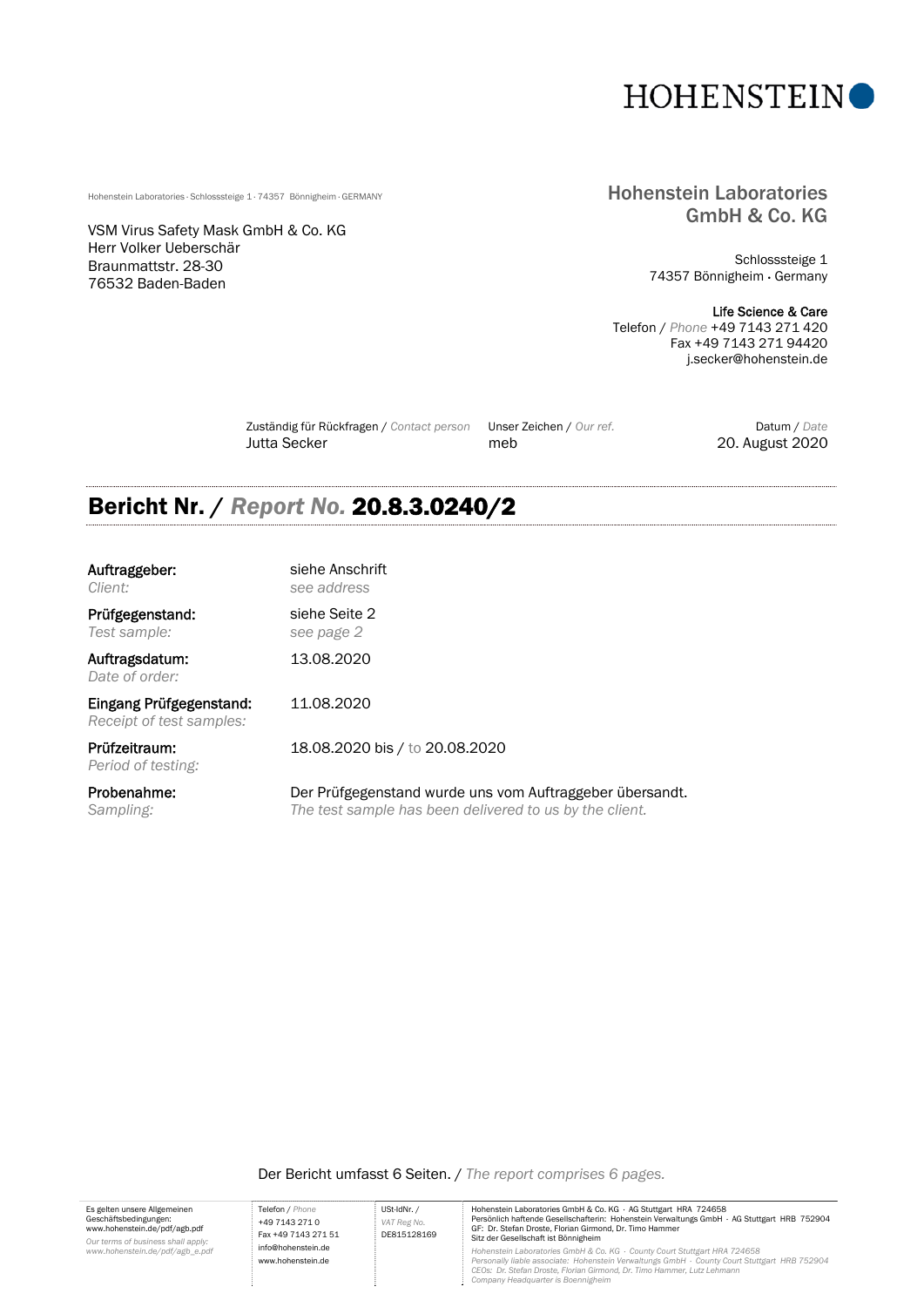### UNTERSUCHUNGSZIEL / *AIM OF TEST*

Prüfung von Textilien und textilen Flächengebilden auf antivirale Aktivität mit einem unbehüllten Prüfvirus.

*Testing of textile materials for an antiviral activity using a non-enveloped test virus.* 

# PRÜFGEGENSTAND / *TEST SAMPLES*

| Probennr. / Sample No.   Prüfgegenstand |                            | Test sample             |
|-----------------------------------------|----------------------------|-------------------------|
| 20.8.3.0240                             | VSM Mund-Nasen-Schutzmaske | VSM nose-and-mouth mask |

Der Prüfgegenstand wurde wie vom Auftraggeber eingesandt für die Prüfung verwendet.

*The sample was used like handed over by the customer.* 

### METHODE / *METHODS*

#### AW-QM-11.08.03.054 *AW-QM-11.03.054*

Methode mit Testvirus Bakteriophage MS2 (DSM 13767, ATCC 15597-B1).

Die Prüfmethode wird in Anlehnung an Vorgaben der ISO 18184: 2019-06 "Textilien - Bestimmung der antiviralen Aktivität von Textilwaren" durchgeführt und beinhaltet Modifikationen beruhend auf dem verwendeten Teststamm.

- 
- Inokulationsmedium: NaCl 0,85 %
- Elutionsmedium:
- NaCl 0,85 % + 0,20 % Tween 80 - Auswertung:
- Plaqueassay modifiziert für verwendetes Testvirus - Wirtsbakterium:
- *Escherichia coli* (DSM 5695, ATCC 12435) - Kontaktzeit: 18 h - *Contact time: 18 h*

### BERECHNUNGSGRUNDLAGE *CALCULATION*

Berechnet wird die Partikelreduktion über 18 Stunden auf der Probe gegenüber dem Kontroll- oder Referenzmaterial, nach der Formel

# PRÜFGRUNDLAGE *TEST SPECIFICATION*

*Method using test virus bacteriophage MS2 (DSM 13767, ATCC 15597-B1). The test method is conducted based on the specifications of ISO 18184:2019-06 "Textiles - Determination of antiviral activity of textile products" and contains modifications based on the test strain used.* 

### MODIFIKATION *MODIFICATION*

- Sterilisation: UV *Sterilisation: UV Sterilisation: UV* 
	- *Thinning agent for inoculation: NaCl 0,85 %*
	- *Thinning agent for elution: NaCl 0,85 % + 0,20 % Tween 80*
	- *Analysis:*
	- *Plaque assay modified for test virus used*  - *Host strain:*
	- *Escherichia coli (DSM 5695, ATCC 12435)*

*The particle reduction is calculated over 18 hours on the sample, in comparison to the control material and reference material respectively, according to the formula:* 

### $A = log_{10}(R) - log_{10}(P)$

*A = Partikelreduktion / antivirale Aktivität A = particle reduction / antiviral activity* 

*P = Probematerial nach Kontaktzeit P = test material after contact time* 

- 
- *R = Kontrollmaterial / Referenzmaterial nach Kontaktzeit R = control material / reference material after contact time* 
	-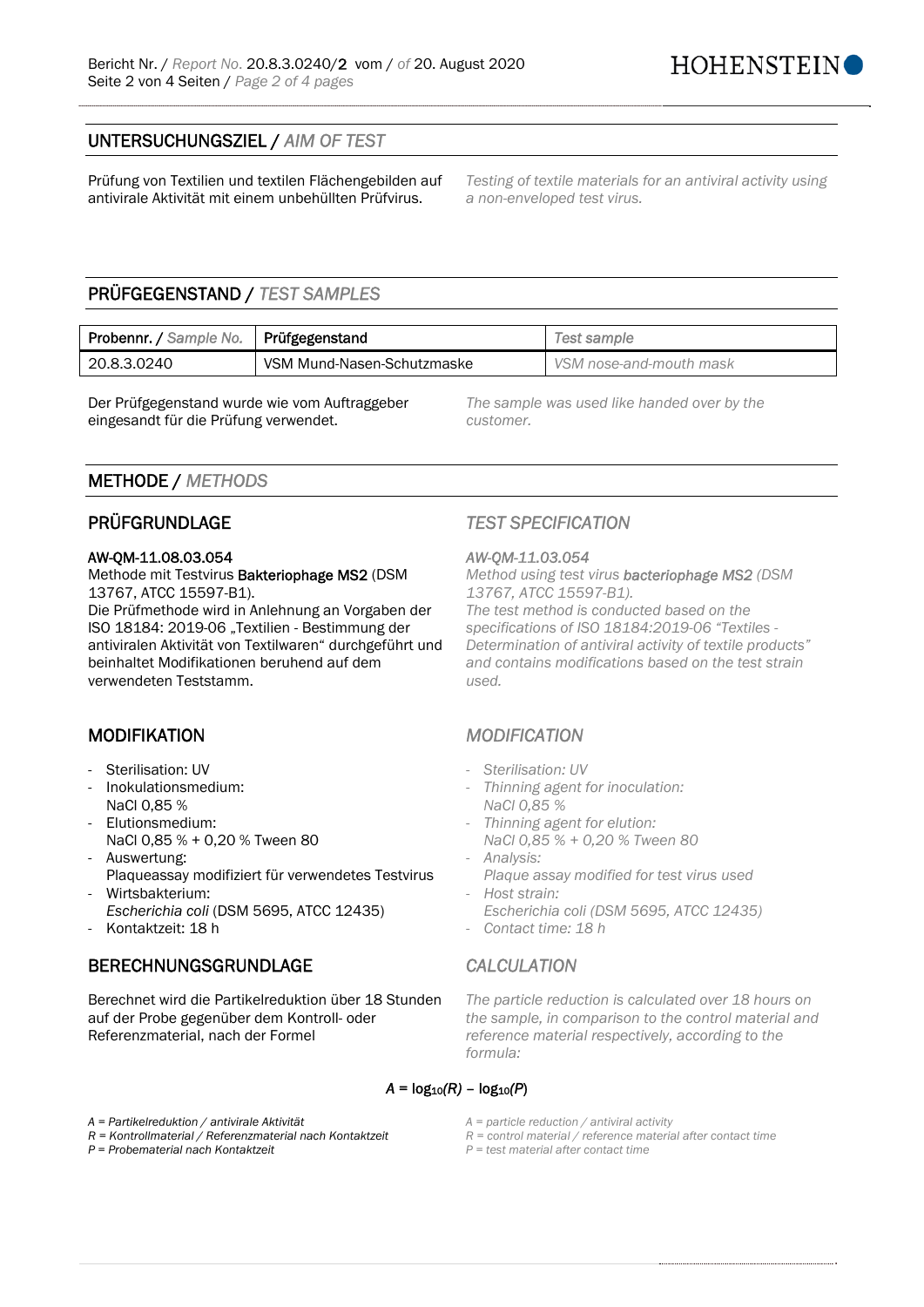#### ERGEBNIS / *RESULT*

### BAKTERIOPHAGE / *BACTERIOPHAGE* MS2 (DSM 13767, ATCC 15597-B1)

Konzentration des Inokulats / *Concentration of inoculum:* 6,40 x 107 PFU/ml

#### Reduktionswerte / *Reduction values:*

|                                         | Mittelwert / average value |                             |                                                | Partikelreduktion / Particle reduction A       |
|-----------------------------------------|----------------------------|-----------------------------|------------------------------------------------|------------------------------------------------|
| Prüfgegenstand/<br>test sample          |                            | PFU absolut<br>pfu absolute | log <sub>10</sub> PFU<br>log <sub>10</sub> pfu | log <sub>10</sub> PFU<br>log <sub>10</sub> pfu |
| Kontrolle / control<br>PES <sub>1</sub> | 0 <sub>h</sub>             | 2)<br>$1.75 \times 10^{7}$  | 7.24                                           |                                                |
|                                         | 18 h                       | 2)<br>$6.21 \times 10^6$    | 6.79                                           | --                                             |
| 20.8.3.0240                             | 18 h                       | 2)<br>~< 40                 | < 1.59                                         | > 5.20                                         |

*2) Logarithmus der Anzahl Plaque-bildender Einheiten (Mittelwert von 3 Prüflingen)*

*1)* Kontrollmaterial (nicht antiviral aktiv) *1) Reference material (not antiviral active)*

*2) Common logarithm of number of plaque forming units (average of 3 test pieces)*

### ZUSAMMENFASSUNG / *CONCLUSION*

#### BEURTEILUNGSKRITERIEN *ASSESSMENT CRITERIA*

In Anlehnung an ISO 18184:2019-06, Anhang G *According to ISO 18184:2019-06, Appendix G*

| Effektivität der<br>antiviralen Eigenschaft | Wert der antiviralen<br>Wirkung A<br>[log <sub>10</sub> PFU] | <b>Efficacy of the antiviral</b><br>property | Value of the a<br>efficacy<br>[log <sub>10</sub> pi |
|---------------------------------------------|--------------------------------------------------------------|----------------------------------------------|-----------------------------------------------------|
| keine                                       | A < 2                                                        | no                                           | A < 2                                               |
| gering                                      | $2 \leq A < 3$                                               | small                                        | $2 \leq A \leq$                                     |
| signifikant                                 | $A \geq 3$                                                   | significant                                  | A > 3                                               |

| ktivität der<br>en Eigenschaft | Wert der antiviralen<br>Wirkung A<br>[log <sub>10</sub> PFU] | <b>Efficacy of the antiviral</b><br>property | Value of the antiviral<br>efficacy A<br>$[log_{10}$ pfu] |
|--------------------------------|--------------------------------------------------------------|----------------------------------------------|----------------------------------------------------------|
| keine                          | A < 2                                                        | no                                           | A < 2                                                    |
| gering                         | $2 \leq A < 3$                                               | small                                        | $2 \leq A < 3$                                           |
| ≤nifikant                      | $A \geq 3$                                                   | significant                                  | A > 3                                                    |